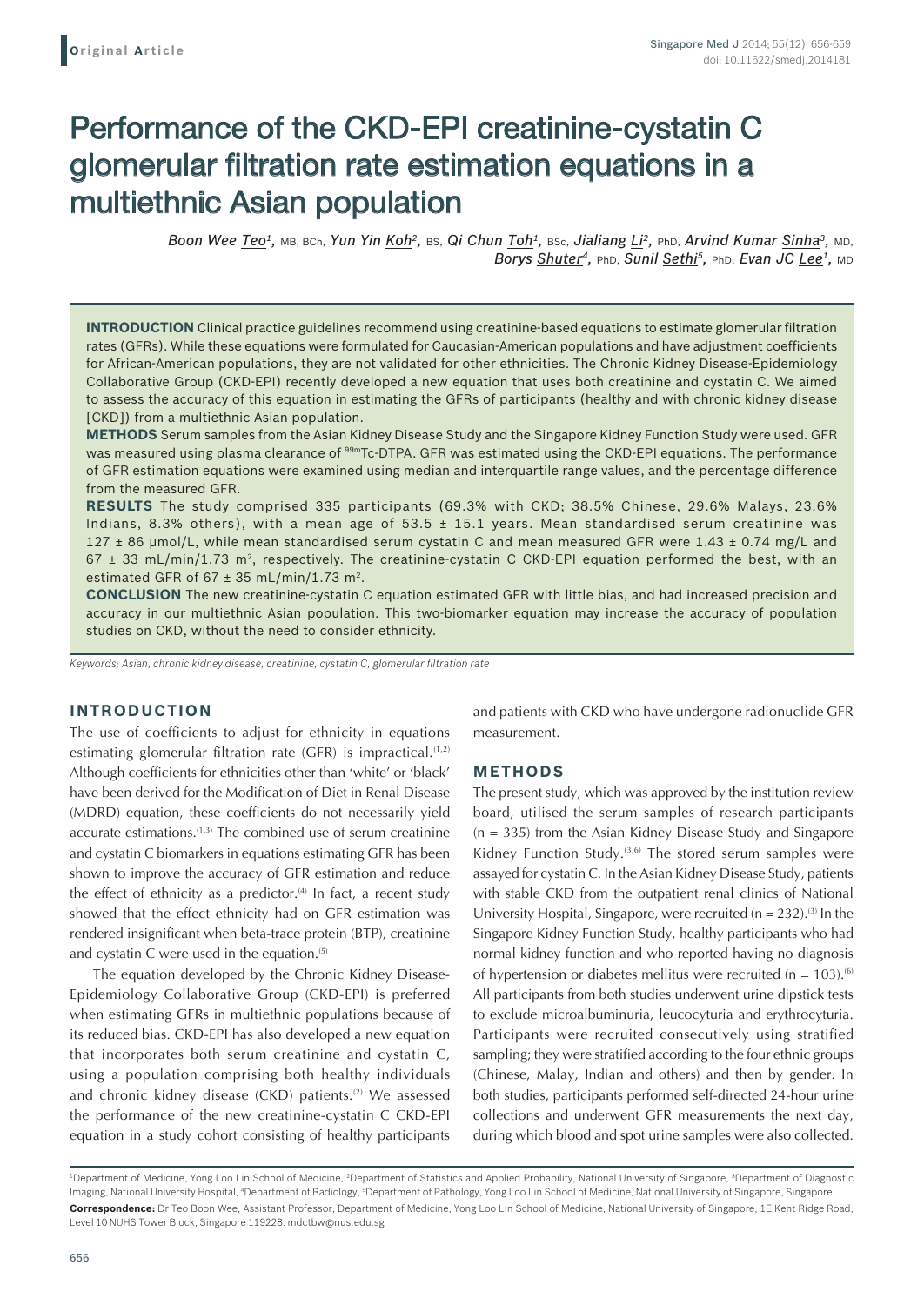Participants were allowed a light, no-protein breakfast before GFR determination, according to the British Nuclear Medicine Society guidelines. GFR determination was done using three-sample plasma clearance of 99mtechnetium-diethylene triamine pentaacetic acid (99mTc-DTPA), via an intravenous injection of TechneScan DTPA (Mallinckrodt Medical BV, Le Petten, Netherlands).<sup>(7)</sup> GFR was calculated using the slope-intercept method, normalised to body surface area using the du Bois equation, and corrected using the Brochner-Mortensen equation.<sup>(8,9)</sup> Serum creatinine was calibrated with materials traceable to standardised creatinine and measured using an enzymatic (creatinase) method (www.siemens. com).<sup>(3)</sup> Serum cystatin C were measured using particle-enhanced immunonephelometry on the BN Prospec platform (Siemens, Munich, Bavaria, Germany). All assays were performed in a central clinical laboratory accredited by the College of American Pathologists. Some studies have reported a drift in serum cystatin C using the Siemens assay.<sup>(10-12)</sup> As there is a standard cystatin C calibration material (ERM-DA471/IFCC), we calculated standardised serum cystatin C (ScysC) using the adjustment equation 2 from the study by Inker et al:  $ScysC = 1.12 \times cysC$ .<sup>(12)</sup>

Estimated GFR (eGFR) was calculated based on the CKD-EPI equations using (a) creatinine only; (b) cystatin C only; and (c) creatinine and cystatin C combined.<sup>(2)</sup> We assessed the performance of the estimation equations using performance metrics similar to that used by Inker et al.<sup>(2)</sup> Bias was defined as the difference between the median of the measured GFR and the median of the eGFR, while precision was defined as the interquartile range (IQR) of that difference. Accuracy was assessed based on the percentage of eGFRs that differed by more than 30% (1–P30) or 20% (1–P20) from the measured GFRs. Confidence intervals were calculated using a bootstrap method (2,000 bootstraps). Using the creatinine-only CKD-EPI equation as the comparator, the significance of the differences between the creatinine-only CKD-EPI equation and other equations were determined using signed-rank test for bias. To compare the interquartile ranges from the 2,000 bootstrap samples, *t*-test was used, while McNemar's test was used to compare the 1–P30 and 1–P20.

#### **RESULTS**

Our study population ( $n = 335$ ) had 171 male participants (51.0%). Of the 335 participants, 129 (38.5%) were Chinese, 99 (29.6%) were Malay, 79 (23.6%) were Indian and 28 (8.4%) were of other ethnicities (Table I). The mean basic characteristics of the participants are as follows: (a) age  $-53.5 \pm 15.1$  years; (b) height –  $1.60 \pm 0.09$  m ( $1.67 \pm 0.07$  m for men,  $1.54 \pm 0.07$ for women); (c) weight –  $68.9 \pm 15.1$  kg (74.8  $\pm$  14.1 kg for men,  $62.8 \pm 13.8$  for women); (d) body mass index –  $26.8 \pm 13.8$ 5.2 kg/m<sup>2</sup>; and (e) body surface area  $-1.72 \pm 0.2$  m<sup>2</sup>. The mean laboratory measurements of the participants are as follows: (a) GFR –  $67 \pm 33$  mL/min/1.73 m<sup>2</sup> (101  $\pm$  16 mL/min/1.73 m<sup>2</sup> for healthy participants,  $52 \pm 27$  mL/min/1.73 m<sup>2</sup> for patients with CKD); (b) standardised serum creatinine –  $127 \pm 86$  µmol/L (149  $\pm$  93 µmol/L for men, 104  $\pm$  72 µmol/L for women); and (c) standardised serum cystatin  $C - 1.43 \pm 0.74$  mg/L. The median eGFR of the CKD-EPI equations are as follows: (a) creatinine-only

| Table I. Demographics, laboratory measurements and estimated    |  |  |  |
|-----------------------------------------------------------------|--|--|--|
| glomerular filtration rates (eGFRs) of the study's participants |  |  |  |
| $(n = 335)$ .                                                   |  |  |  |

| <b>Parameter</b>                                                                    | Mean ± SD                |
|-------------------------------------------------------------------------------------|--------------------------|
| Age (yrs)                                                                           | $53.5 \pm 15.1$          |
| Gender*                                                                             |                          |
| Male                                                                                | 171 (51.0)               |
| Female                                                                              | 164 (49.0)               |
| Ethnicity*                                                                          |                          |
| Chinese                                                                             | 129 (38.5)               |
| Malay                                                                               | 99 (29.6)                |
| Indian                                                                              | 79 (23.6)                |
| Others                                                                              | 28(8.4)                  |
| <b>Chronic kidney disease*</b>                                                      | 232 (69.3)               |
| With diabetes mellitus                                                              | 119 (35.5)               |
| With hypertension<br>With diabetes mellitus and hypertension                        | 192 (57.3)<br>109 (32.5) |
|                                                                                     |                          |
| Height (m)                                                                          | $1.60 \pm 0.09$          |
| Weight (kg)                                                                         | $68.9 \pm 15.1$          |
| Body mass index $(kg/m2)$                                                           | $26.8 + 5.21$            |
| Body surface area (m <sup>2</sup> )                                                 | $1.72 \pm 0.21$          |
| Serum creatinine (µmol/L)                                                           | $127 \pm 86$             |
| Serum cystatin C (mg/L)                                                             | $1.43 + 0.74$            |
| Measured GFR (mL/min/1.73 m <sup>2</sup> )                                          | $67 \pm 33$              |
| Creatinine-only eGFR <sup>+</sup> (mL/min/1.73 m <sup>2</sup> )                     | $69 \pm 36$              |
| Cystatin C-only eGFR <sup>+</sup> (mL/min/1.73 m <sup>2</sup> )                     | $65 \pm 33$              |
| Average of creatinine-cystatin C eGFR <sup>+</sup><br>(mL/min/1.73 m <sup>2</sup> ) | $67 \pm 34$              |
| Creatinine-cystatin C eGFR <sup>+</sup> (mL/min/1.73 m <sup>2</sup> )               | $67 \pm 35$              |

\*Data is presented as number (percentage). †eGFR calculated using the CKD-EPI equations by Inker et al.<sup>(2)</sup> SD: standard deviation

equation – 72 (IQR 63.9) mL/min/1.73 m<sup>2</sup>; (b) cystatin C-only equation – 64 (IQR 58.5) mL/min/1.73 m<sup>2</sup>; (c) average of creatinine and cystatin C estimates  $-67$  (IQR 60.3) mL/min/1.73 m<sup>2</sup>; and (d) creatinine and cystatin C combination (i.e. creatininecystatin C) equation  $-67$  (IQR: 62.4) mL/min/1.73 m<sup>2</sup>. These estimates were similar to measured GFR ( $p = 0.47$ ,  $p = 0.53$ ,  $p = 0.96$  and  $p = 1.0$ , respectively).

Overall, the creatinine-only equation performed with little bias (Table II). Its bias was greatest when predicting  $GFR \geq 90 \text{ mL/min}/1.73 \text{ m}^2$ , whereas the cystatin C-only equation had the highest bias in the  $60-89$  mL/min/1.73 m<sup>2</sup> category. Similarly, estimation performance was inconsistent across the GFR categories. When compared to the creatinine-only equation, the creatininecystatin C equation appeared to result in marginal improvement in precision; however, the latter had worse precision in the  $GFR \geq 90 \text{ mL/min}/1.73 \text{ m}^2$  category. Overall, the 1–P30 and 1–P20 accuracy improved by about 4%–6% using the creatinine-cystatin C equation, but this was similarly inconsistent across GFR categories.

#### **DISCUSSION**

The present study is the first to assess the accuracy of the CKD‑EPI GFR estimation equations in a multiethnic Asian population comprising both healthy participants and CKD patients. We found that while the CKD-EPI creatinine-only equation estimated GFR well, it was more biased at normal GFR levels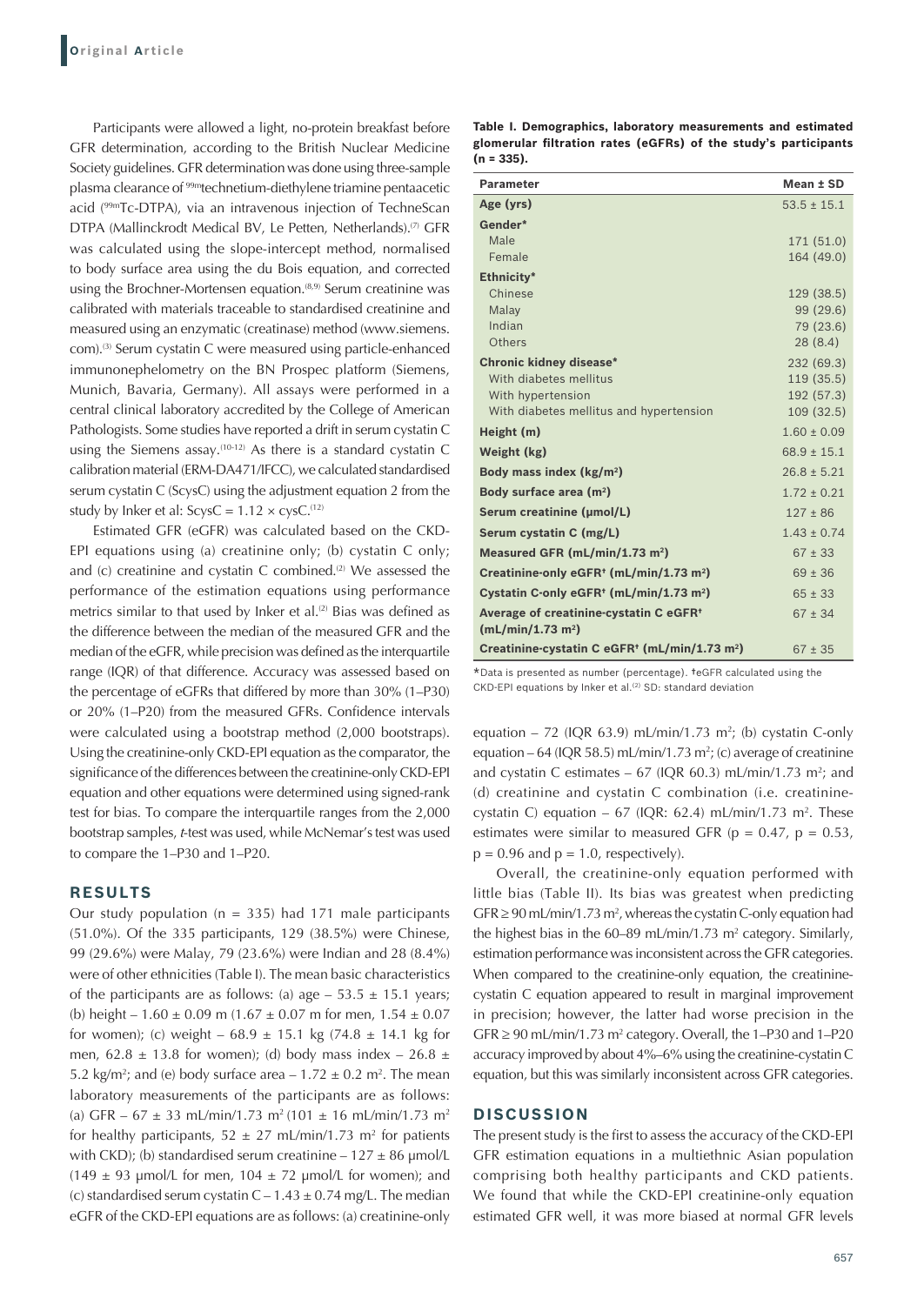| <b>Parameter</b>                      | <b>Estimated GFR</b> |                          |                                      |                          |                                     |                          |                                         |          |  |
|---------------------------------------|----------------------|--------------------------|--------------------------------------|--------------------------|-------------------------------------|--------------------------|-----------------------------------------|----------|--|
|                                       | Overall              | p-value*                 | $< 60$ mL/min/<br>$1.73 \text{ m}^2$ | p-value*                 | 60-89 mL/min/<br>$1.73 \text{ m}^2$ | p-value*                 | $\geq 90$ mL/min/<br>$1.73 \text{ m}^2$ | p-value* |  |
| Bias <sup>+</sup>                     |                      |                          |                                      |                          |                                     |                          |                                         |          |  |
| Creatinine equation                   | $-0.036$             | $\overline{\phantom{m}}$ | $-2.74$                              |                          | 2.12                                | $\overline{\phantom{0}}$ | 6.32                                    |          |  |
|                                       | $(-1.23, 1.58)$      |                          | $(-4.31, -1.80)$                     |                          | $(-2.83, 7.94)$                     |                          | (4.18, 9.70)                            |          |  |
| Cystatin C equation                   | $-2.93$              | < 0.001                  | $-3.33$                              | < 0.001                  | $-7.57$                             | ${}< 0.001$              | 2.45                                    | < 0.001  |  |
|                                       | $(-3.82, -1.20)$     |                          | $(-4.15, -1.43)$                     |                          | $(-14.33, -4.89)$                   |                          | $(-1.40, 7.57)$                         |          |  |
| Creatinine-cystatin C                 | $-1.21$              | < 0.001                  | $-2.80$                              | < 0.001                  | $-1.84$                             | ${}< 0.001$              | 3.30                                    | < 0.001  |  |
| equation                              | $(-2.77, -0.16)$     |                          | $(-4.51, -1.27)$                     |                          | $(-6.66, 2.26)$                     |                          | (0.23, 8.23)                            |          |  |
| Average of creatinine                 | $-1.17$              | < 0.001                  | $-1.99$                              | < 0.001                  | 0.04                                | ${}< 0.001$              | 2.11                                    | < 0.001  |  |
| and cystatin C                        | $(-2.12, 0.11)$      |                          | $(-3.53, -0.38)$                     |                          | $(-5.32, 3.15)$                     |                          | $(-1.27, 5.75)$                         |          |  |
| Precision <sup>*</sup>                |                      |                          |                                      |                          |                                     |                          |                                         |          |  |
| Creatinine equation                   | 15.37                | $\overline{\phantom{a}}$ | 9.74                                 | $\overline{\phantom{a}}$ | 19.57                               | $\qquad \qquad -$        | 16.85                                   |          |  |
|                                       | (13.26, 17.69)       |                          | (6.97, 11.65)                        |                          | (14.18, 29.08)                      |                          | (13.53, 21.07)                          |          |  |
| Cystatin C equation                   | 14.03                | < 0.001                  | 9.37                                 | < 0.001                  | 22.38                               | ${}< 0.001$              | 22.54                                   | < 0.001  |  |
|                                       | (12.23, 16.83)       |                          | (7.20, 10.58)                        |                          | (14.47, 26.73)                      |                          | (17.13, 27.84)                          |          |  |
| Creatinine-cystatin C                 | 13.74                | < 0.001                  | 8.01                                 | < 0.001                  | 16.27                               | < 0.001                  | 21.03                                   | < 0.001  |  |
| equation                              | (11.30, 15.92)       |                          | (6.08, 9.44)                         |                          | (11.71, 20.76)                      |                          | (16.98, 25.70)                          |          |  |
| Average of creatinine                 | 13.70                | < 0.001                  | 7.77                                 | < 0.001                  | 14.76                               | < 0.001                  | 20.40                                   | < 0.001  |  |
| and cystatin C                        | (10.82, 15.31)       |                          | (5.97, 9.35)                         |                          | (11.64, 19.71)                      |                          | (17.51, 24.71)                          |          |  |
| Accuracy wrt 1-P30 <sup>§</sup>       |                      |                          |                                      |                          |                                     |                          |                                         |          |  |
| Creatinine equation                   | 13.73                | $\overline{\phantom{a}}$ | 14.47                                |                          | 22.87                               | $\overline{\phantom{m}}$ | 8.73                                    |          |  |
|                                       | (10.05, 17.42)       |                          | (8.89, 20.07)                        |                          | (11.91, 33.70)                      |                          | (3.80, 13.66)                           |          |  |
| Cystatin C equation                   | 12.84                | 0.73                     | 16.15                                | 0.68                     | 8.57                                | 0.025                    | 10.58                                   | 0.63     |  |
|                                       | (9.25, 16.42)        |                          | (10.46, 21.83)                       |                          | (2.01, 15.13)                       |                          | (4.67, 16.49)                           |          |  |
| Creatinine-cystatin C                 | 9.85                 | 0.11                     | 9.03                                 | 0.13                     | 12.5                                | 0.13                     | 9.48                                    | 0.83     |  |
| equation                              | (6.66, 13.04)        |                          | (4.52, 13.54)                        |                          | (4.40, 20.60)                       |                          | (4.15, 14.81)                           |          |  |
| Average of creatinine                 | 8.96                 | 0.051                    | 10.60                                | 0.30                     | 10.45                               | 0.06                     | 5.98                                    | 0.41     |  |
| and cystatin C                        | (5.90, 12.01)        |                          | (5.69, 15.51)                        |                          | (3.12, 17.78)                       |                          | (1.69, 10.28)                           |          |  |
| <b>Accuracy wrt 1-P20<sup>§</sup></b> |                      |                          |                                      |                          |                                     |                          |                                         |          |  |
| Creatinine equation                   | 28.96                |                          | 35.53                                | $\qquad \qquad -$        | 35.09                               |                          | 18.25                                   |          |  |
|                                       | (24.10, 33.81)       |                          | (27.91, 43.13)                       |                          | (22.70, 47.48)                      |                          | (11.51, 24.99)                          |          |  |
| Cystatin C equation                   | 29.55                | 0.86                     | 34.16                                | 0.80                     | 28.57                               | 0.43                     | 23.07                                   | 0.36     |  |
|                                       | (24.57, 34.44)       |                          | (26.84, 41.49)                       |                          | (17.99, 39.15)                      |                          | (14.97, 31.12)                          |          |  |
| Creatinine-cystatin C                 | 25.37                | 0.29                     | 31.61                                | 0.46                     | 23.44                               | 0.15                     | 18.10                                   | 0.97     |  |
| equation                              | (20.71, 30.03)       |                          | (24.29, 38.93)                       |                          | (13.06, 33.82)                      |                          | (11.10, 25.11)                          |          |  |
| Average of creatinine                 | 22.99                | 0.078                    | 28.48                                | 0.18                     | 22.39                               | 0.11                     | 16.24                                   | 0.67     |  |
| and cystatin C                        | (18.48, 27.49)       |                          | (21.28, 35.68)                       |                          | (12.41, 32.37)                      |                          | (9.56, 22.92)                           |          |  |

**Table II. Performance of the Chronic Kidney Disease‑Epidemiology Collaborative Group (CKD‑EPI) glomerular filtration rate (GFR) estimation equations in a multiethnic Asian population made up of healthy individuals and chronic kidney disease patients (n = 335).**

\*Compared to the CKD-EPI creatinine-only equation. †Data is presented as median difference (95% CI). ‡Data is presented as IQR of the difference (95% CI). § Data is presented as percentage (95% CI). CI: confidence interval; IQR: interquartile range; wrt: with respect to

 $\geq 90$  mL/min/1.73 m<sup>2</sup>). Conversely, the CKD-EPI cystatin C equation estimated GFR with more bias and less accuracy at lower GFRs (< 60 mL/min/1.73 m<sup>2</sup>). In general, if creatinine-only equations are used for estimating GFR, there is a concern that the 'creatinine-blind' range of  $60-89$  mL/min/1.73 m<sup>2</sup> may result in incorrect estimations, which may in turn cause participants in general population studies to be inaccurately classified as CKD patients (defined by  $GFR < 60$ ).<sup>(13-15)</sup> Using both biomarkers (i.e. creatinine and cystatin C) together for estimation appears to improve precision and accuracy in the 60–89 mL/min/1.73 m<sup>2</sup> GFR range. Overall, estimation equations that use both biomarkers perform better than equations that use only one biomarker. The performance of the creatinine-cystatin C equation used in our study is similar or better than that reported in external population datasets that were used to validate the equation.<sup>(2)</sup>

One criticism of the MDRD GFR estimation equation is that its derivation was done using data from CKD patients only. As a

consequence, the equation only has the ability to report for GFR  $<$  60 mL/min/1.73 m<sup>2</sup>. There is also the concern that CKD staging misclassification may occur for patients with GFRs in the range of  $50-70$  mL/min/1.73 m<sup>2</sup>. Furthermore, the discrepant findings of Chinese and Japanese investigators regarding the magnitude and direction of ethnic coefficients for the MDRD equation have caused much difficulty in determining a valid method for estimating GFRs in Asians and other non-American multiethnic populations.(16,17) Therefore, the CKD-EPI equation appears to be superior to the MDRD equation.<sup>(4,18)</sup> The two-biomarker CKD-EPI equation proposed by Inker et al may eliminate the need to factor in ethnicity during GFR estimations, as well as increase the accuracy of population studies on CKD.(2)

The proliferation of proposed ethnicity coefficients for adjusting the MDRD and CKD-EPI equations is alarming, as study designs may not have permitted such conclusions to be drawn.(16,19) The results of the present study suggest that the